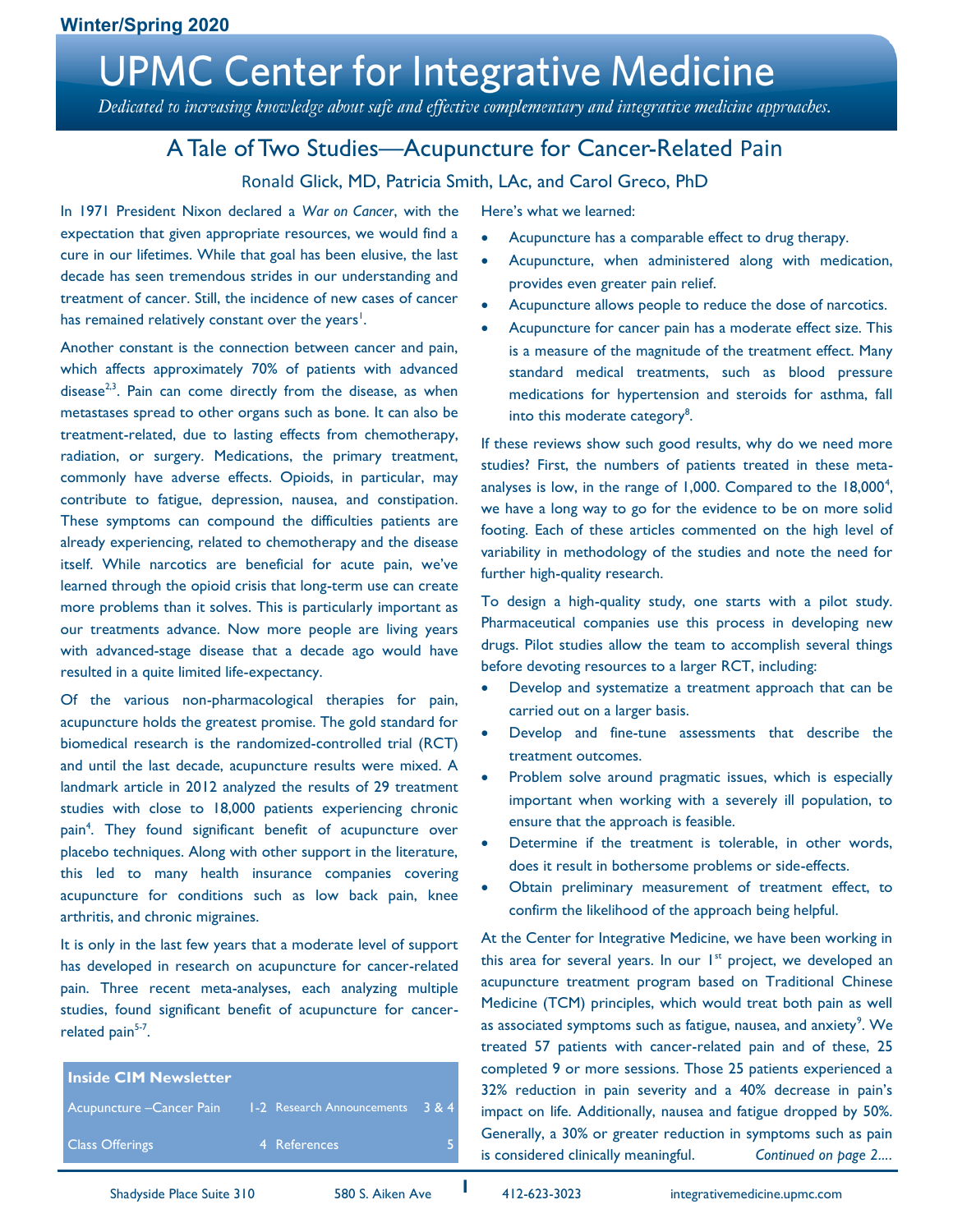Dedicated to increasing knowledge about safe and effective complementary and integrative medicine approaches.

In considering next steps, we looked at two questions. What is an appropriate comparison; and can we do better as far as pain reduction? In research, we commonly compare one treatment with another. One consideration is placebo, like a sugar pill, and there are forms of acupuncture that are inert or inactive. We chose to avoid this idea, given that our patients were severely ill and struggling with significant pain. Given the success that the massage therapists at the Center find with bodywork, we selected massage as a comparison treatment. Regarding the possibility of a more effective treatment, our acupuncturists had found tremendous success with Dr. Tan's Balance Method, a regional anatomical approach<sup>10</sup>. This may not directly target associated symptoms, such as nausea or fatigue, as well as the TCM approach. However, it allows the acupuncturist to focus in on the body areas affected by pain.

Forty-five patients were offered their choice of acupuncture using the Tan Balance Method or massage therapy, and they were evenly split between the two<sup>11</sup>. As we anticipated, the reduction in pain was greater with this anatomic approach, with pain intensity dropping by 52% and pain's impact decreasing by 67%. Surprisingly anxiety, nausea, and fatigue also decreased by around 50%. The massage therapy patients also experienced improvement, on par with our previous TCM-based acupuncture trial.

What next? With the goal of obtaining external funding for an RCT, there are two challenges. The  $1^{st}$  is that our team is the only group that has applied Dr. Tan's Balance Method to cancer pain treatment; it will be helpful to see if the approach holds up in a second study with a greater number of patients. Additionally, our previous trials included a diverse group of patients with cancer-related pain. Funding agencies encourage tighter guidelines for enrollment in research. Since the approach is flexible, we did not want to focus on only one form of cancer. Rather, we are planning to treat patients with advanced-stage cancer; those with active malignancy that is either locally invasive or associated with metastases and resulting in moderate or greater pain. Our longterm goal is to add to the body of literature, which will determine how effective acupuncture may be for treating cancer pain, through high-quality research.

#### **Acknowledgements:**

These studies were accomplished with the generous support of the Shadyside Hospital Foundation, whose mission is to support the care of patients on the UPMC Shadyside campus. The Foundation is devoted to enhancing the quality of life and developing integrative programs for patients receiving treatment through the hospital as well as through the Hillman Cancer Center.

We wish to thank Christine McFarland, Anya Novikova, Jessie Violet Larson, EngKeat Teh, Xiaotian Chen, and Dr's. Yu Cheng, Dana Bovbjerg, Judith Balk, and Mary Matsumoto for their in-

volvement and support with our research.

Visit the *Newsletter Archive* on our website for a full list of references to this article.

Integrative Medicine Program for Children and Young Adults with Autism Spectrum Disorder

Thanks to a very generous donation given to the Center, we are offering a clinical care program for children and young adults ages 3-25 years with the diagnosis of autism spectrum disorder. The program offers reduced rate services from two clinicians and covers costs of laboratory tests and supplements over one year. The clinicians involved in this program are Karl Holtzer, MD, MS, a pediatrician specializing in functional medicine, and Lu-Ann Scarton, MS, RDN, a nutrition specialist with over 25 years of experience. If interested, please call our office at the UPMC Center for Integrative Medicine at 412-623-3023.

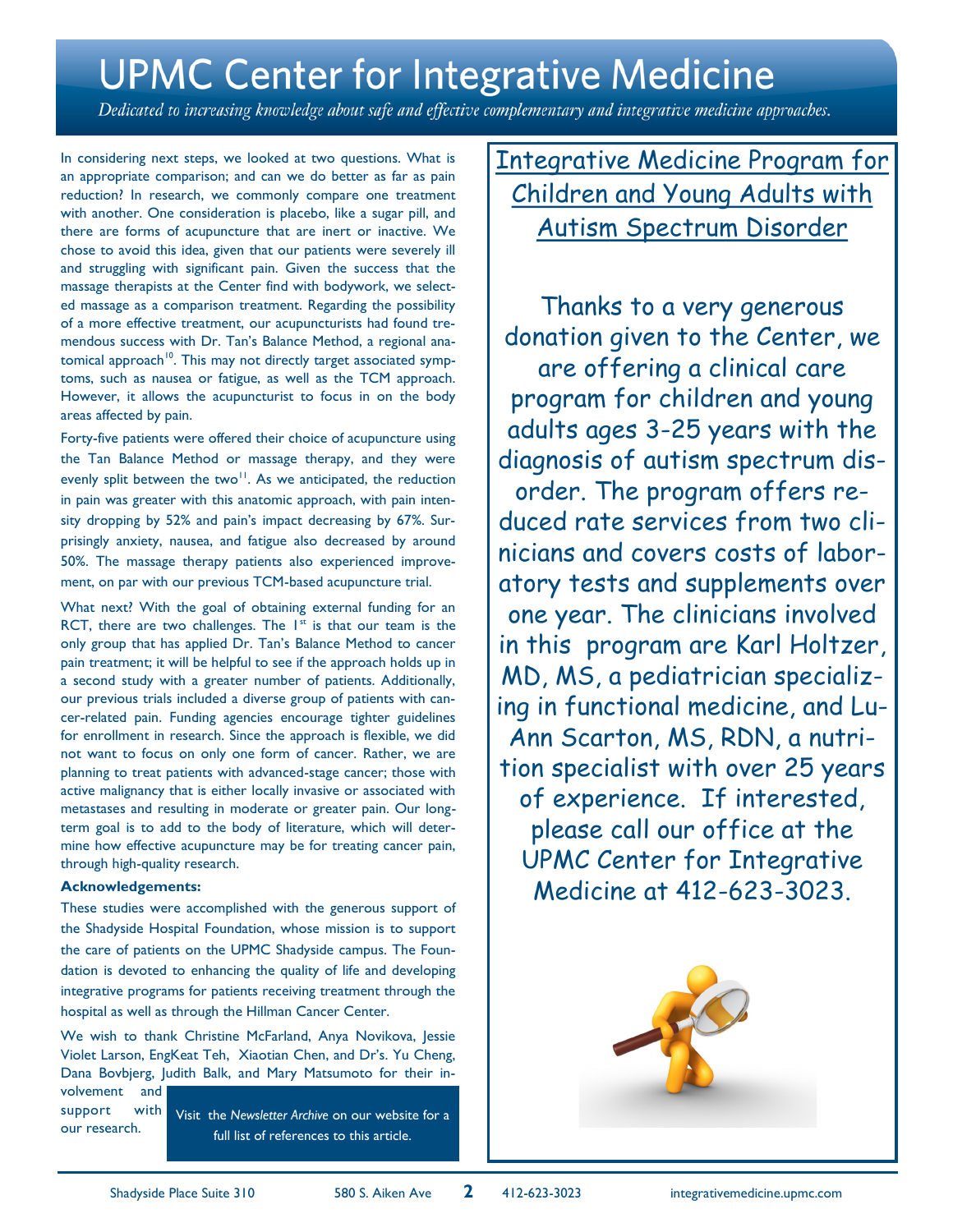Dedicated to increasing knowledge about safe and effective complementary and integrative medicine approaches.

### Research Announcements

**Research Study: Acupuncture for Pain Related to Advanced Cancer**

**UPMC Shadyside—Center for Integrative Medicine**

# **If you or someone you know has cancer & pain, you may be eligible for acupuncture at no charge.**

A research study at UPMC's Center for Integrative Medicine is offering acupuncture for cancer-related pain.

*Acupuncture is the practice of inserting needles into specific parts of the body and can be helpful for pain, nausea, fatigue, and other physical symptoms.*

#### **WHO can participate?**

Adults with advanced-stage cancer, associated pain, and in treatment at a UPMC facility

#### **WHAT is involved?**

Free acupuncture sessions **Questionnaires** Free parking

#### **WHERE does it take place?**

Center for Integrative Medicine Shadyside Place, Suite 310 580 South Aiken Ave. Pittsburgh, PA 15232 integrativemedicine.upmc.com



For more information, contact: Anya @ 412-623-6872 [novikovaa@upmc.edu](mailto:waltersoc@upmc.edu)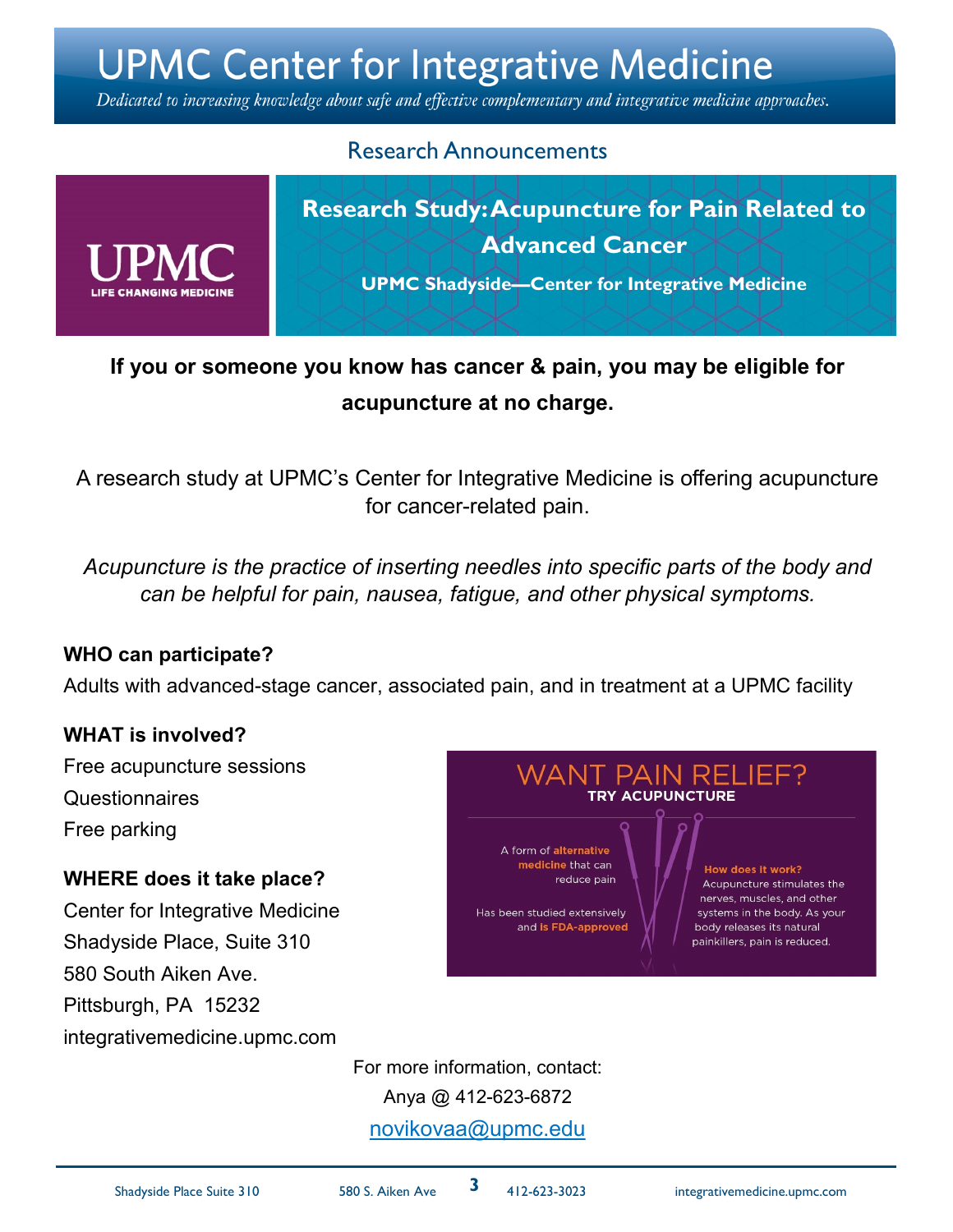Dedicated to increasing knowledge about safe and effective complementary and integrative medicine approaches.

#### **Research Announcements**

*The UPMC Center for Integrative Medicine is dedicated to increasing knowledge about the effectiveness and safety of complementary and integrative medicine approaches. Other integrative medicine modalities may not have been subjected to the same level of scientific inquiry as western medicine treatments. The Center for Integrative Medicine, in concert with the University of Pittsburgh, is actively pursuing research to support the benefits of these therapies.*

# Got Back Pain?

Are you:

- age 18 or older?
- currently experiencing low back pain?

You may be eligible for a University of Pittsburgh federally funded research study exploring different therapies to treat low back pain and prevent it in the future.

There is no cost to you to participate in this year-long study. Compensation will be provided.

# **To learn if you may qualify for a screening appointment, visit www.pacback.org**

### **UPMC Center for Integrative Medicine class offerings**

| Tuesday's              | 7:00-8:30pm    | MBSR Orientation - > 2/25/20, 3/10/20, 3/24/20  | free  | Barbara Ivanko, LCSW  |
|------------------------|----------------|-------------------------------------------------|-------|-----------------------|
| Tuesday's 2/11-3/31/20 | 12-1:45pm      | Mindfulness-Based Anxiety Reduction (8 classes) | Ins.  | Dinnie Goldring, LCSW |
| Tuesday's 2/18-4/7/20  | $6:30-9:00pm$  | Mindfulness-Based Stress Reduction (8 classes)  | \$325 | Carol Greco, PhD      |
| Thursday's 2/20-4/9/20 | 6:30-9:00pm    | Mindfulness-Based Stress Reduction (8 classes)  | \$325 | Kelly Beck, PhD       |
| Monday's 4/6-W 5/27    | $6:30-9:00$ pm | Mindfulness-Based Stress Reduction (8 classes)  | \$325 | Barbara Ivanko, LCSW  |

#### **UPMC Center for Integrative Medicine Team** Neal Ryan, MD, *Director* Ronald Glick, MD, *Medical Director*

| <b>Administration</b>                                                                        | <b>Practitioners</b>                                                 | Barbara Ivanko, LCSW                                                     | LuAnn Scarton, RDN, LDN, CLT                                                                  |  |
|----------------------------------------------------------------------------------------------|----------------------------------------------------------------------|--------------------------------------------------------------------------|-----------------------------------------------------------------------------------------------|--|
| Brittany Kail, BSBA                                                                          | Kelly Beck, PhD                                                      | Psychotherapist, Yoga Instructor                                         | <b>Registered Dietitian Nutritionist</b>                                                      |  |
| Administrative Manager                                                                       | <b>MBSR</b> Instructor                                               | John Laird, ND                                                           | Kate Sherman, LPC, MSCP                                                                       |  |
| Kathy Hecht                                                                                  | Sari Cohen, ND                                                       | Naturopathic Doctor                                                      | Shiatsu Massage Therapist                                                                     |  |
| Administrative Assistant                                                                     | Naturopathic Doctor                                                  | Jessie V. Larson, LMT                                                    | Erin Simon, LMT, LLCC                                                                         |  |
| Rhonda Mason                                                                                 | Deborah Grice Conway, PhD                                            | Massage Therapist                                                        | Massage Therapist                                                                             |  |
| Administrative Assistant                                                                     | Psychotherapist                                                      | Khara Lucius, ND                                                         | Tricia Smith, LAc, MAc                                                                        |  |
| <b>Research</b>                                                                              | Dinnie Goldring, LCSW                                                | Naturopathic Doctor                                                      | Acupuncturist                                                                                 |  |
| Carol Greco, PhD                                                                             | <b>Meditation Instructor</b>                                         | David Lesondak, BCSI                                                     | K.K. Teh, LAc, MAc                                                                            |  |
| Research Director, Associate<br>Professor of Psychiatry, Certified<br><b>MBSR</b> Instructor | Karen Tombs-Harding<br>Ayurveda Therapist<br>Karl W. Holtzer, MD, MS | Structural Integrator,<br><b>Myofascial Specialist</b><br>Dan Miller, DC | Acupuncturist/Chinese Herbalist<br>Alicja W. Walczak, MS, CRS<br>Biofeedback, Yoga Instructor |  |
| <b>Christine McFarland</b>                                                                   | <b>Functional Medicine Physician</b>                                 | Chiropractor                                                             |                                                                                               |  |
| <b>Research Coordinator</b>                                                                  |                                                                      | Angie Phares, PA                                                         |                                                                                               |  |
| Anya Novikova                                                                                |                                                                      | <b>Heath Coach</b>                                                       |                                                                                               |  |
| <b>Research Assistant</b>                                                                    |                                                                      |                                                                          |                                                                                               |  |

**4**